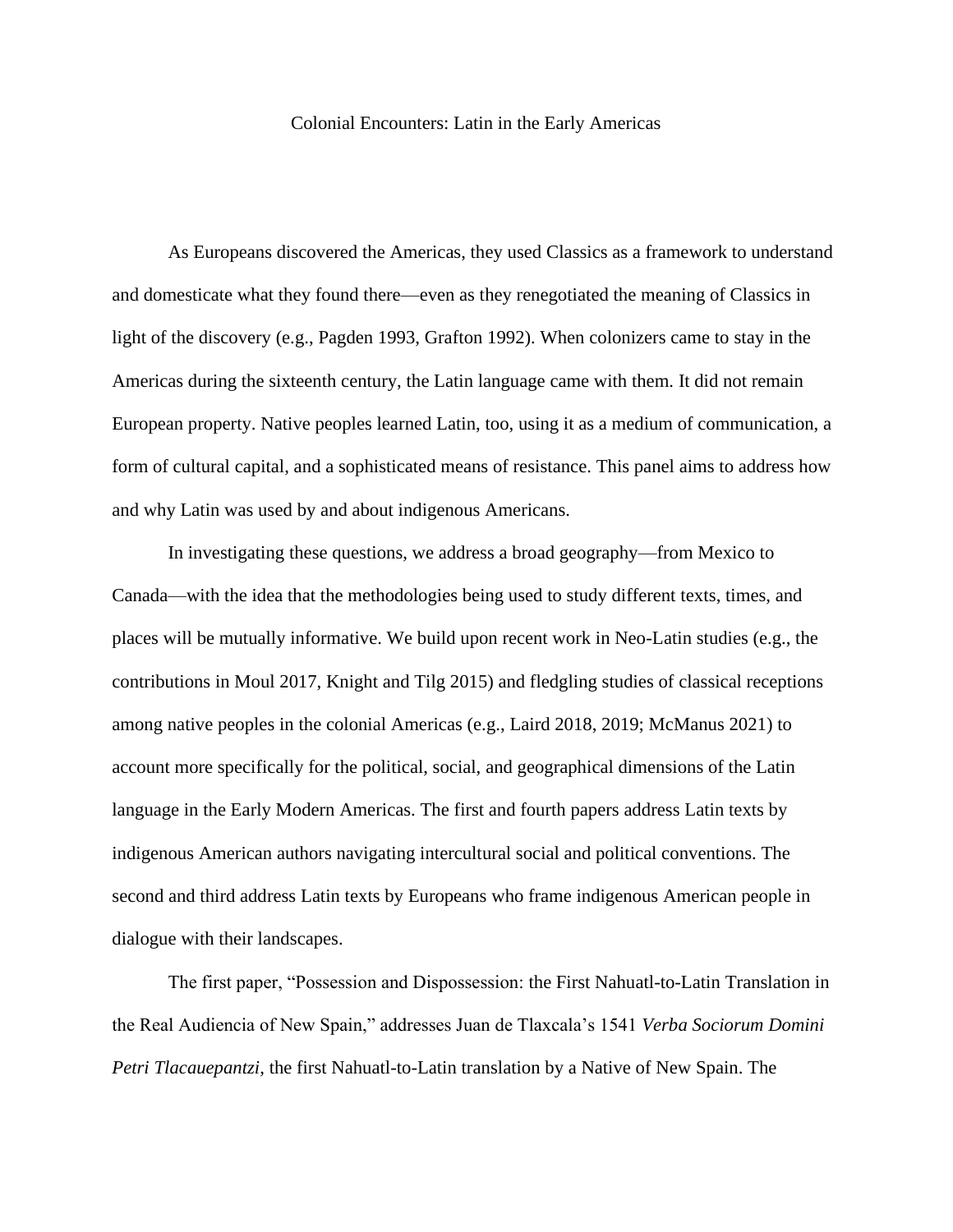presenter will focus on the interaction between the Latin and Nahuatl languages and the related questions of cultural translation, self-accommodation, and self-erasure within the constraints of the chaotic legal system imposed by Real Audiencia of New Spain. Ultimately, the text reflects the anxieties produced by the deep differences and the subsequent difficulties that erupted with contact across both cultures, especially when it came to understanding what possession meant across the Spanish-Nahua cultural divide.

The second paper, "Indigenous People and Landscapes in Francisco Cervantes de Salazar's *Aliquot Dialogi*," addresses the adaptation of classical models in this 1554 work by the Spanish academic and early rector of the University of Mexico. The presenter will demonstrate how Cervantes de Salazar privileges Latin ethnographic and geographic vocabulary over how indigenous people viewed themselves and their landscapes. Ultimately, Cervantes de Salazar's efforts to create permanent spaces for Latin in the educational and legal structures of what is now Mexico City had tangible negative environmental consequences for the region.

The third paper, "Amantacha and the Canadian Environment in the Jesuit Gaze," takes us much further north to discuss some similar questions in a different context. The presenter will focus on two seventeenth-century Latin portrayals of Amantacha, a Huron who spent  $1626-1628$ in France after his father volunteered him for the trip. In an elegiac poem by Laurent Le Brun  $(1608–1663)$  and the prose writings of fellow Jesuit Paul Ragueneau  $(1608–1680)$ , the story of Amantacha's acculturation is a metaphor for France's potential to overwrite Canada's native landscape with French priorities. Filtered through Latin idiom, Amantacha's wildness and Canada's wilderness are both assessed and measured for their potential to be Gallicized.

The fourth paper, "*Diligo gentem meam et compatriotas:* John Mettawan and Native American Survivance," explores a 1736 letter of thanks in Latin to the London-based Society for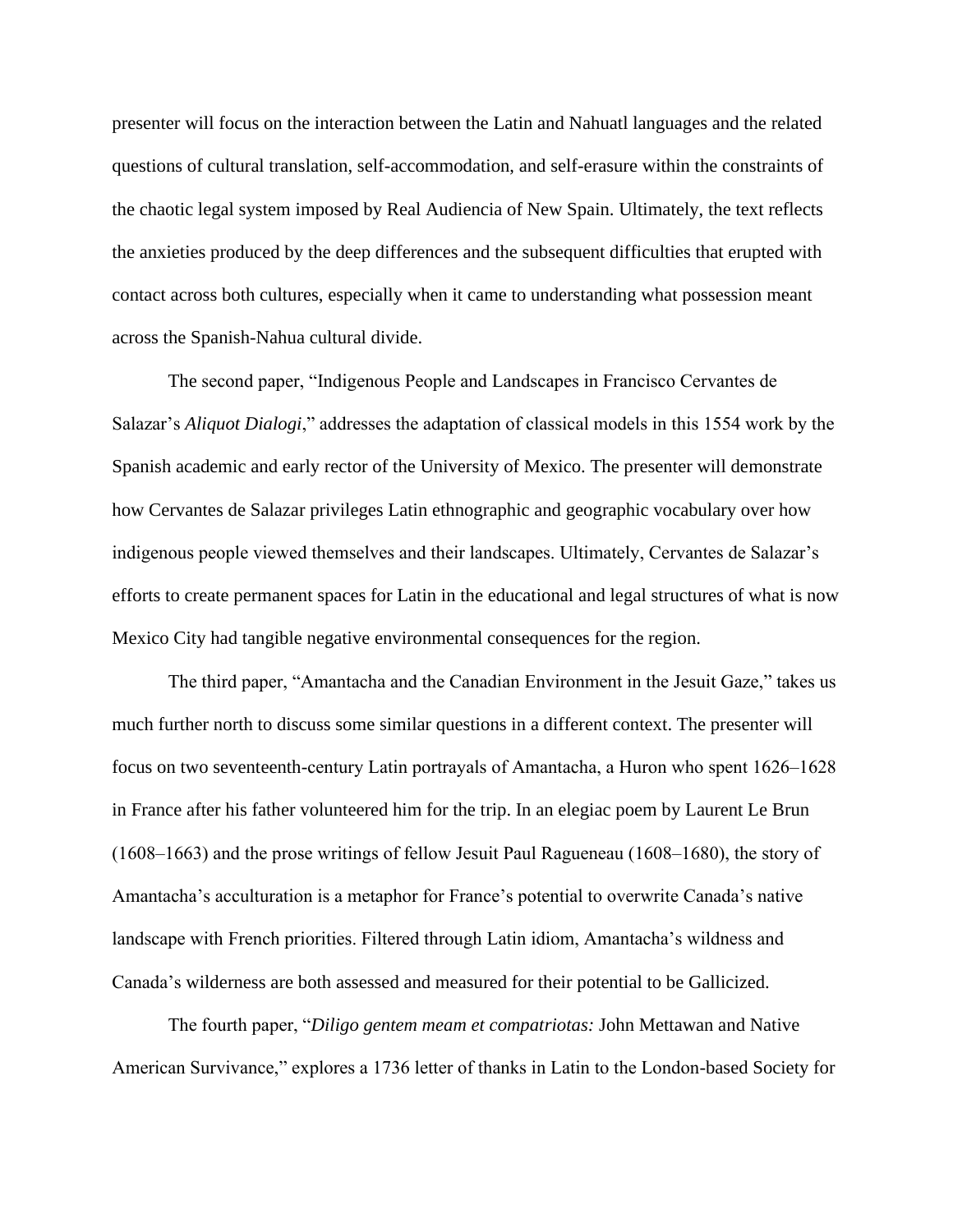the Propagation of the Gospel in New England written by John Mettawan, a Native American student of the Rev. Samuel Whitman in Connecticut. The presenter will look closely at Mettawan's text itself in dialogue with another Latin text by a Native American student in colonial New England: the longer and more elaborate letter of thanks to English benefactors written in 1663 by Harvard student Caleb Cheeshahteaumauk. These two students' letters can be read in continuity with characteristic themes of Native North American literature over the generations, including communitism, survivance, and indigeneity itself.

Together, these papers will introduce audience members to the conversation and will also make a substantive contribution to the scholarship on the performative possibilities and frustrating limitations that resulted from importing Latin to the Americas.

## Works Cited

Grafton, A. 1992. *New Worlds, Ancient Texts: The Power of Tradition and the Shock of Discovery*. Cambridge, MA.

Knight, S. and S. Tilg., eds. 2015. *The Oxford Handbook of Neo-Latin.* Oxford.

Laird, A. 2018. *Antiquities and Classical Traditions in Latin America*. Chichester.

Laird, A. 2019. "American Philological Associations: Latin and Amerindian Languages," *TAPA* 149.2: 117‒41.